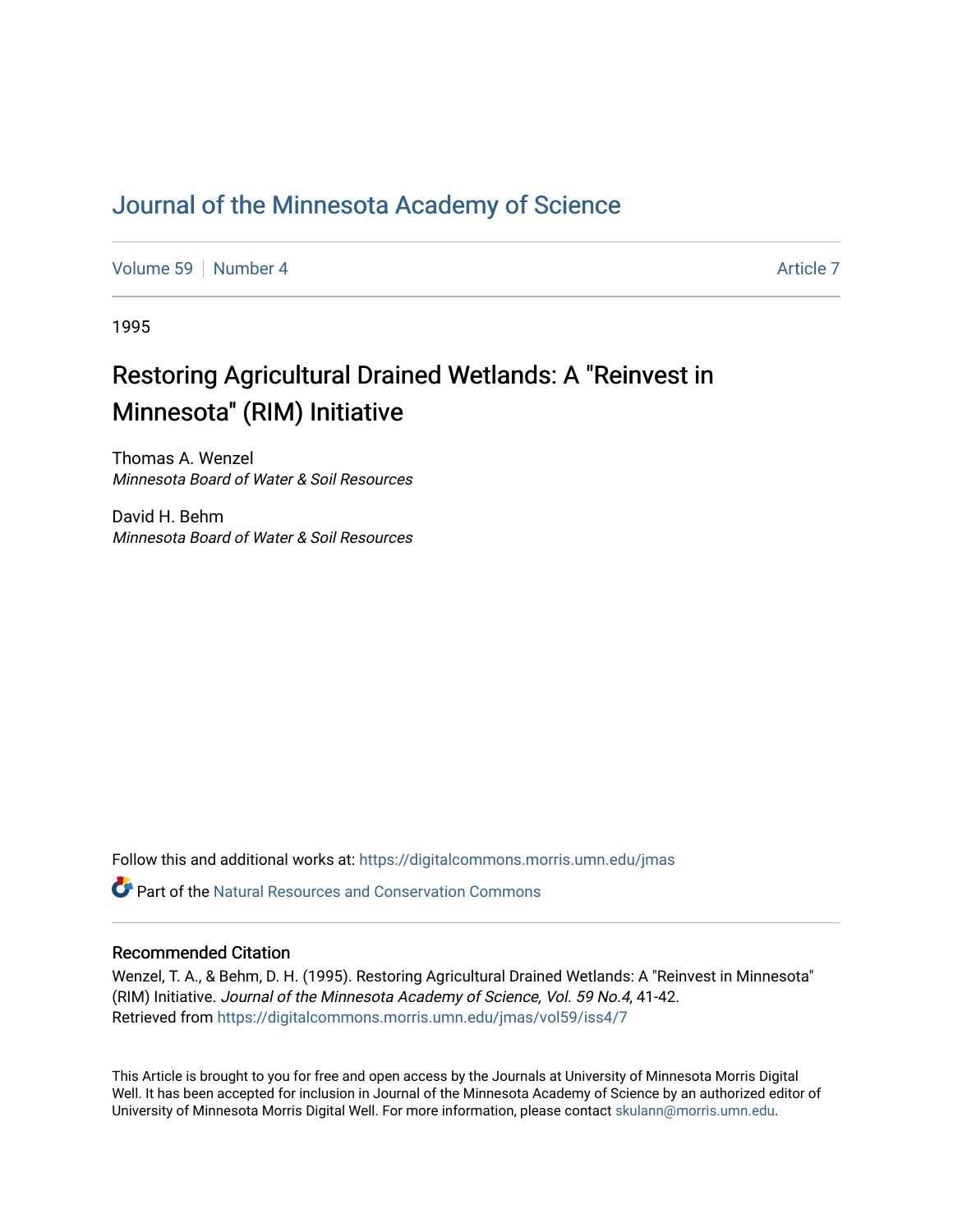# **RESTORING AGRICULTURAL DRAINED WETLANDS:** A "REINVEST IN MINNESOTA" (RIM) INITIATIVE<sup>t</sup>

THOMAS A. WENZEL\* AND DAVID **H.** BEHM

#### **ABsTRACT**

Minnesota possessed about 18.5 million acres of wetlands in 1950; by the 1980s, the acreage had been reduced to 7.5 million acres. An innovative, locally-administered state program is helping to bring back a part of this heritage.

The wetland restoration component of the Reinvest In Minnesota (RIM) Reserve Program acquires perpetual conservation easements from landowners to restore drained wetlands and convert them back to their natural state. The program provides limited funding to cover costs associated with restoring drained wetlands and establishing vegetative cover on adjacent uplands. The Board of Water and Soil Resources (BWSR) administers the program through local soil and water conservation districts (SWCDs). Cooperating agencies and conservation organizations often contribute financial assistance to participating landowners when their costs exceed the state's payment limits. In addition, cooperating agencies provide technical assistance directly to the participating landowners or to SWCDs. The objective of this paper is to provide a summary of the RIM Reserve Wetland Restoration Program's operation and highlight it's accomplishments.

#### **INTRODUCTION**

An innovative, locally-administered state program is helping to bring back drained wetlands in Minnesota. The wetland restoration component of the RIM Reserve Program pays landowners to restore their previously drained wetlands and convert them back to their natural state. These efforts provide an opportunity to achieve a "net gain" in wetlands in Minnesota.

Protecting water quality, preventing excessive erosion, and enhancing fish and wildlife habitat are important priorities which are the basis for the RIM concept. The RIM Reserve Program was created as part of the Reinvest In Minnesota (RIM) Act of 1986. The program offers landowners a financial incentive to allow the state to acquire an interest in the management activities of marginal agricultural lands such as drained wetlands. The RIM Reserve Program is administered by the BWSR through the 91 local SWCDs covering all 87 counties in the state.

#### **Program Overview**

The RIM Reserve Program obtains cropping, grazing and drainage rights through the acquisition of perpetual conservation easements. Landowners who are accepted into the program receive a per ac payment based on a percentage of the average estimated market value of agricultural land in the township. Lands that have a cropping history receive a higher payment rate than other non-cropped lands.

The program provides funding to the landowner to cover the costs associated with establishing conservation practices on the easement area. This includes the costs to restore the drained wetlands as well as costs to establish upland vegetation. The state limits its share of those costs to \$100 per ac for establishing grasses and legumes, \$300 per ac for planting trees and \$300 per ac for restoring drained Other state and federal agencies and conservation organizations; including the U.S. Fish and Wildlife Service (FWS), North American Wetlands Conservation Council, Pheasants Forever, Ducks Unlimited, and the Minnesota Waterfowl Association, often contribute financial assistance to participating landowners for wetland restoration activities or the establishment of permanent vegetative cover. This support is especially valuable when establishment costs exceed the program's statutory payment limits.

After designated application periods, a local screening committee reviews and prioritizes the applications. Screening committees look for a variety of items when evaluating applications. Drained wetlands with a cropping history must be given the highest consideration. Other factors are: sites whose restored wetlands would most likely abate and prevent additional sediment and nutrients from entering an adjacent waterbody; sites that offer opportunities for waterfowl production; sites that offer enhanced flood control benefits; and sites surrounded by habitat that would provide good cover and feeding

t Contribution from the Minnesota Board of Water & Soil Resources, One West Water Street, Suite 200, Saint Paul, MN. 55107.<br># Corresponding author.